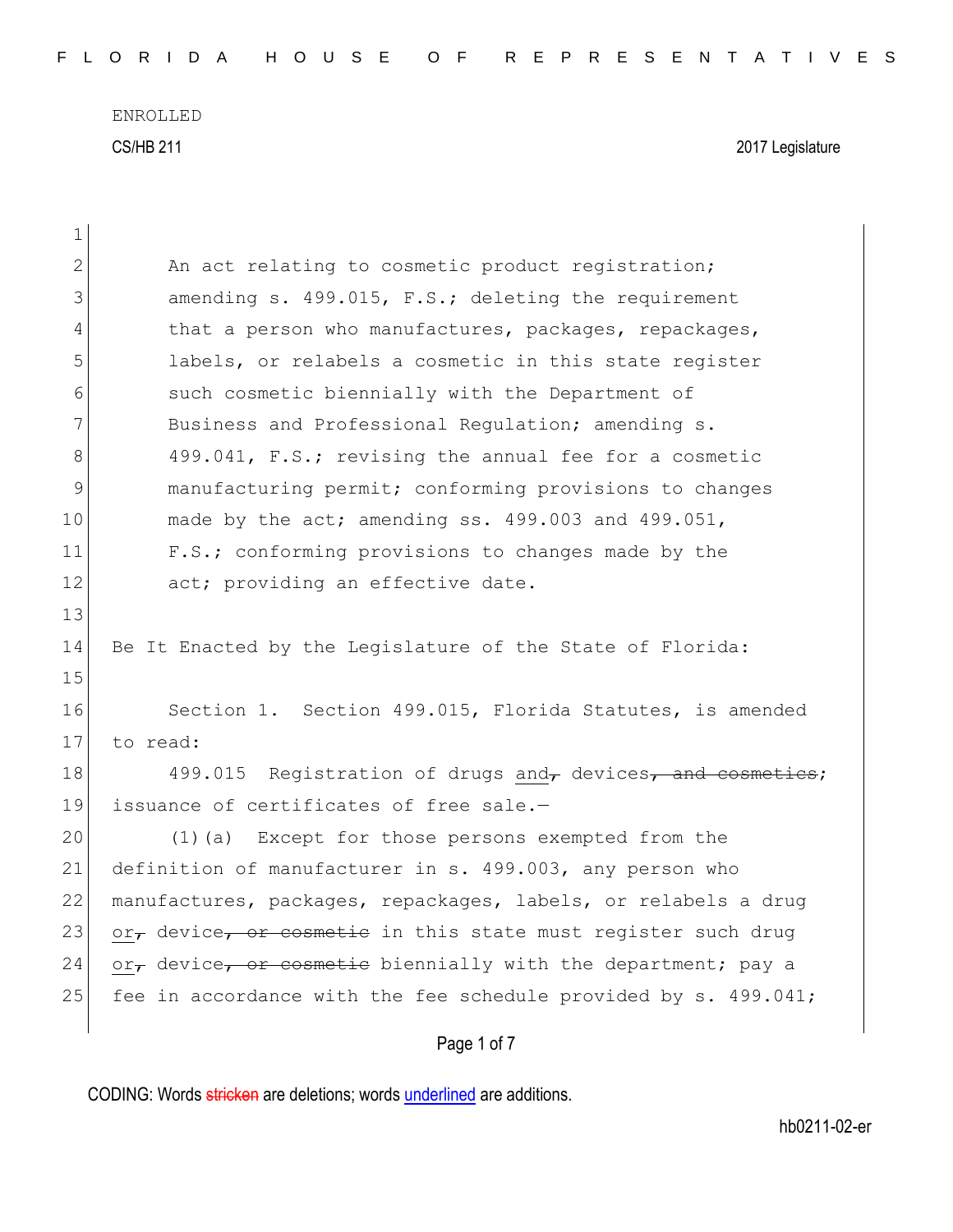ENROLLED

CS/HB 211 2017 Legislature

26 and comply with this section. The registrant must list each 27 separate and distinct drug or $\tau$  device, or cosmetic at the time 28 of registration.

 (b) The department may not register any product that does not comply with the Federal Food, Drug, and Cosmetic Act, as amended, or Title 21 C.F.R. Registration of a product by the department does not mean that the product does in fact comply with all provisions of the Federal Food, Drug, and Cosmetic Act, as amended.

35 (2) The department may require the submission of a catalog 36 and specimens of labels at the time of application for 37 registration of drugs or, devices, and cosmetics packaged and 38 prepared in compliance with the federal act, which submission 39 constitutes a satisfactory compliance for registration of the 40 products. With respect to all other drugs and, devices, and 41 cosmetics, the department may require the submission of a 42 catalog and specimens of labels at the time of application for 43 registration, but the registration will not become effective 44 until the department has examined and approved the label of the 45 drug or, device, or cosmetic product. This approval or denial 46 must include written notification to the manufacturer.

47 (3) Except for those persons exempted from the definition 48 of manufacturer in s. 499.003, a person may not sell any product 49 that he or she has failed to register in conformity with this 50 section. Such failure to register subjects such drug or $_{\tau}$  device $_{\tau}$ 

### Page 2 of 7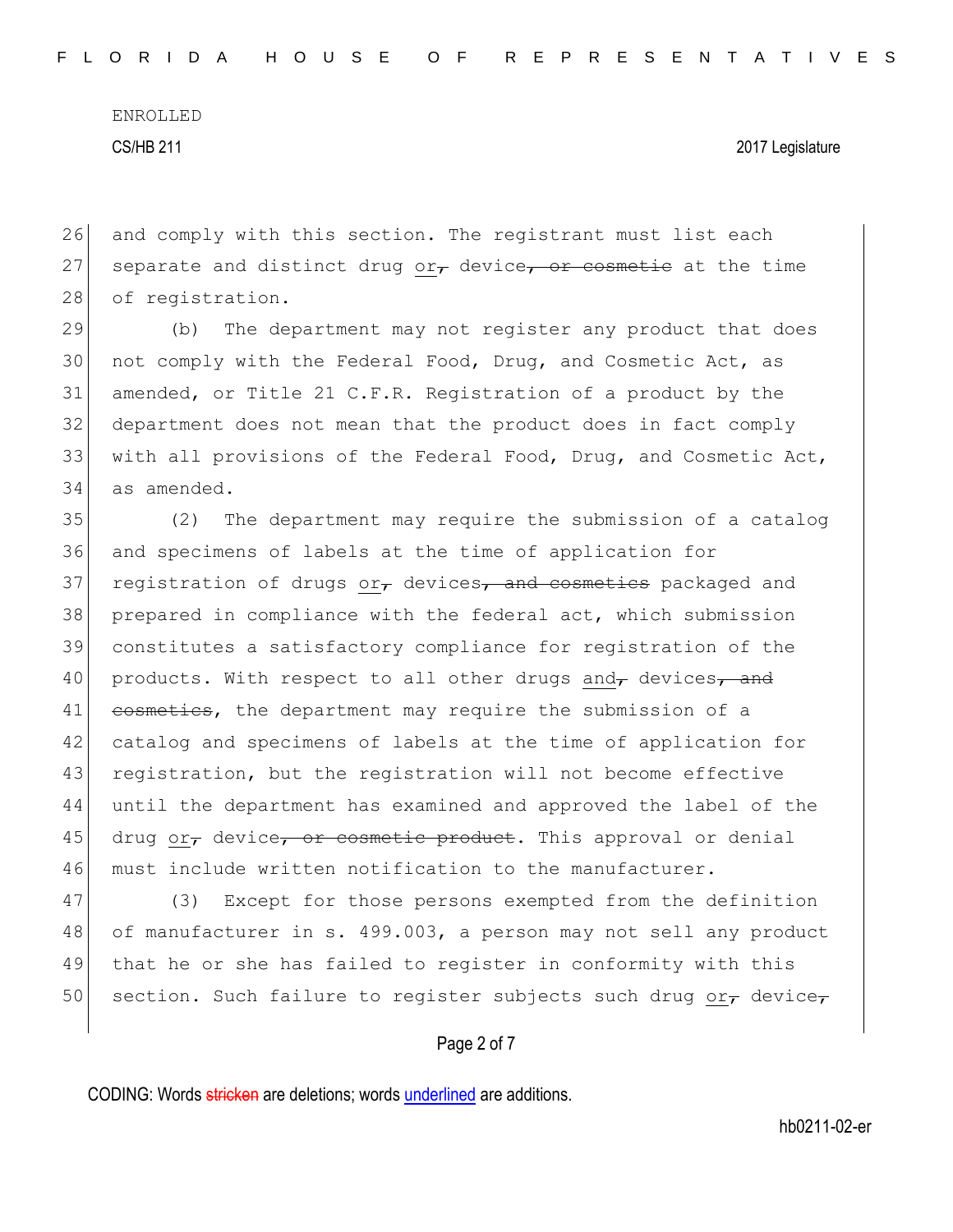51 or cosmetic product to seizure and condemnation as provided in 52 s. 499.062, and subjects such person to the penalties and 53 remedies provided in this part.

54 (4) Unless a registration is renewed, it expires 2 years 55 after the last day of the month in which it was issued. Any 56 product registration issued or renewed on or after July 1, 2016, 57 shall expire on the same date as the manufacturer or repackager 58 permit of the person seeking to register the product. If the 59 first product registration issued to a person on or after July 60 1, 2016, expires less than 366 days after issuance, the fee for 61 product registration shall be \$15. If the first product 62 registration issued to a person on or after July 1, 2016, 63 expires more than 365 days after issuance, the fee for product 64 registration shall be \$30. The department may issue a stop-sale 65 notice or order against a person that is subject to the 66 requirements of this section and that fails to comply with this 67 section within 31 days after the date the registration expires. 68 The notice or order shall prohibit such person from selling or 69 causing to be sold any drugs or devices, or cosmetics covered 70 by this part until he or she complies with the requirements of 71 this section.

72 (5) A product regulated under this section which is not 73 included in the biennial registration may not be sold until it 74 is registered and complies with this section.

75 (6) The department may issue a certificate of free sale

#### Page 3 of 7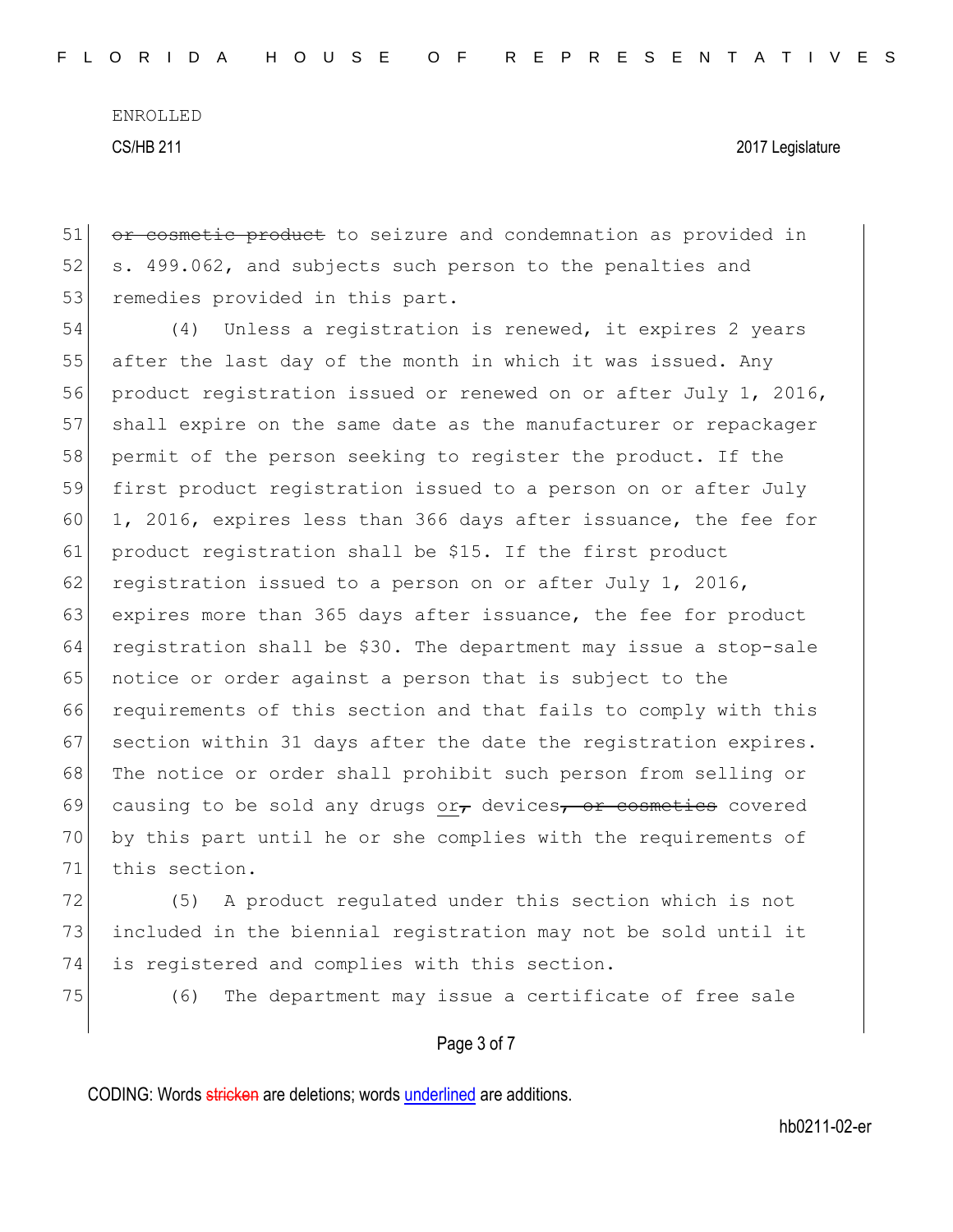ENROLLED

CS/HB 211 2017 Legislature

76 for any product that is required to be registered under this 77 part.

78 (7) A product registration is valid only for the company 79 named on the registration and located at the address on the 80 registration. A person whose product is registered by the 81 department under this section must notify the department before 82 any change in the name or address of the establishment to which 83 the product is registered. If a person whose product is 84 registered ceases conducting business, the person must notify 85 the department before closing the business.

86 (8) Notwithstanding any requirements set forth in this 87 part, a manufacturer of medical devices that is registered with 88 the federal Food and Drug Administration is exempt from this 89 section and s. 499.041(6) if:

90 (a) The manufacturer's medical devices are approved for 91 marketing by, or listed with the federal Food and Drug 92 Administration in accordance with federal law for commercial 93 distribution; or

94 (b) The manufacturer subcontracts with a manufacturer of 95 medical devices to manufacture components of such devices.

96 (9) However, the manufacturer must submit evidence of such 97 registration, listing, or approval with its initial application 98 for a permit to do business in this state, as required in s. 99 499.01, and any changes to such information previously submitted 100 at the time of renewal of the permit. Evidence of approval,

### Page 4 of 7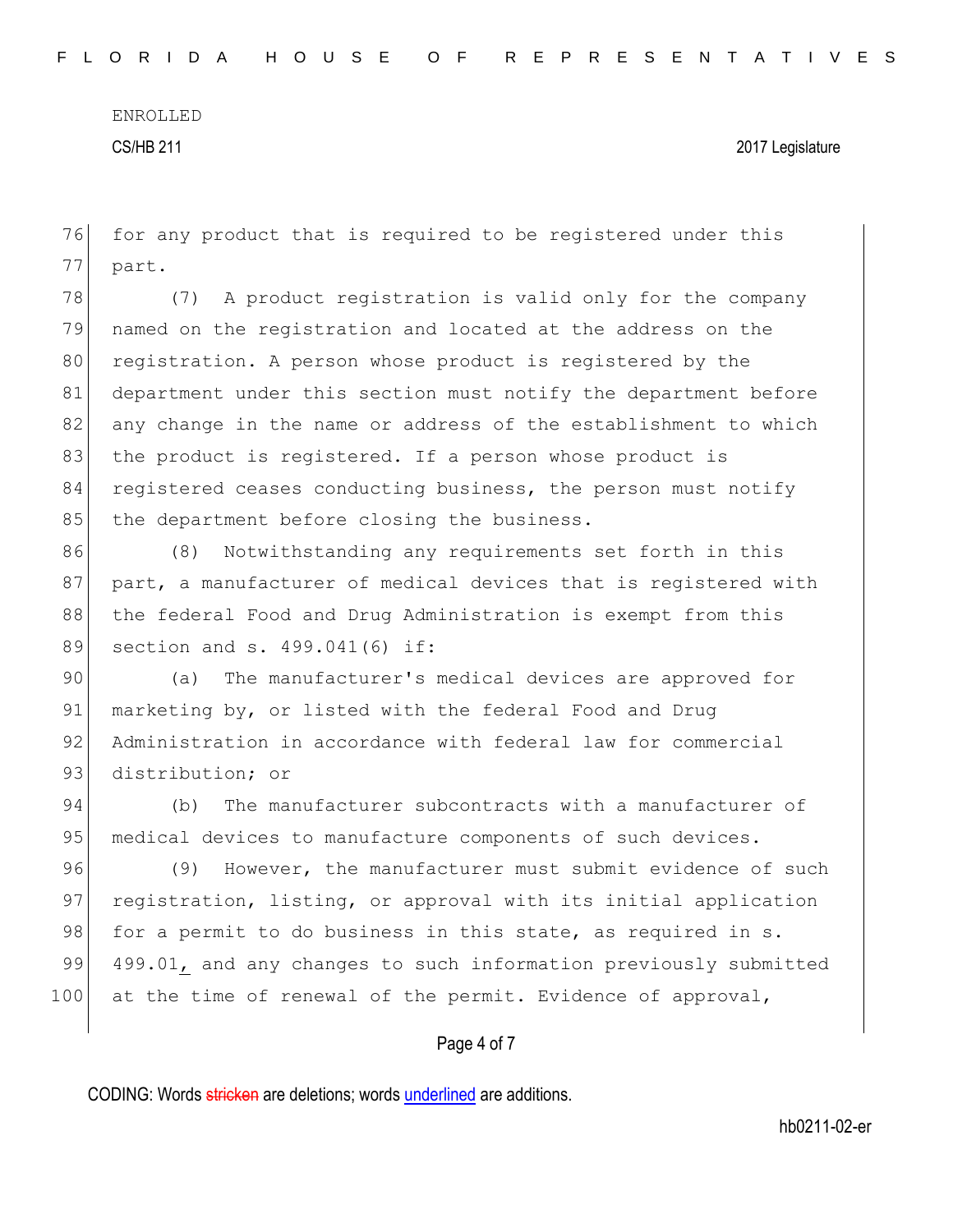| FLORIDA HOUSE OF REPRESENTATIVES |  |
|----------------------------------|--|
|----------------------------------|--|

| 101 | listing, and registration by the federal Food and Drug          |
|-----|-----------------------------------------------------------------|
| 102 | Administration must include:                                    |
| 103 | For Class II devices, a copy of the premarket<br>(a)            |
| 104 | notification letter (510K);                                     |
| 105 | For Class III devices, a federal Food and Drug<br>(b)           |
| 106 | Administration premarket approval number;                       |
| 107 | For a manufacturer who subcontracts with a<br>(C)               |
| 108 | manufacturer of medical devices to manufacture components of    |
| 109 | such devices, a federal Food and Drug Administration            |
| 110 | registration number; or                                         |
| 111 | For a manufacturer of medical devices whose devices<br>(d)      |
| 112 | are exempt from premarket approval by the federal Food and Drug |
| 113 | Administration, a federal Food and Drug Administration          |
| 114 | registration number.                                            |
| 115 | Section 2. Subsection (6) of section 499.003, Florida           |
| 116 | Statutes, is amended to read:                                   |
| 117 | 499.003 Definitions of terms used in this part. - As used in    |
| 118 | this part, the term:                                            |
| 119 | (6) "Certificate of free sale" means a document prepared        |
| 120 | by the department which certifies a drug or, device, or         |
| 121 | cosmetic, that is registered with the department, as one that   |
| 122 | can be legally sold in the state.                               |
| 123 | Section 3. Paragraph (c) of subsection (1) and subsection       |
| 124 | (6) of section 499.041, Florida Statutes, are amended to read:  |
| 125 | 499.041 Schedule of fees for drug, device, and cosmetic         |
|     |                                                                 |

# Page 5 of 7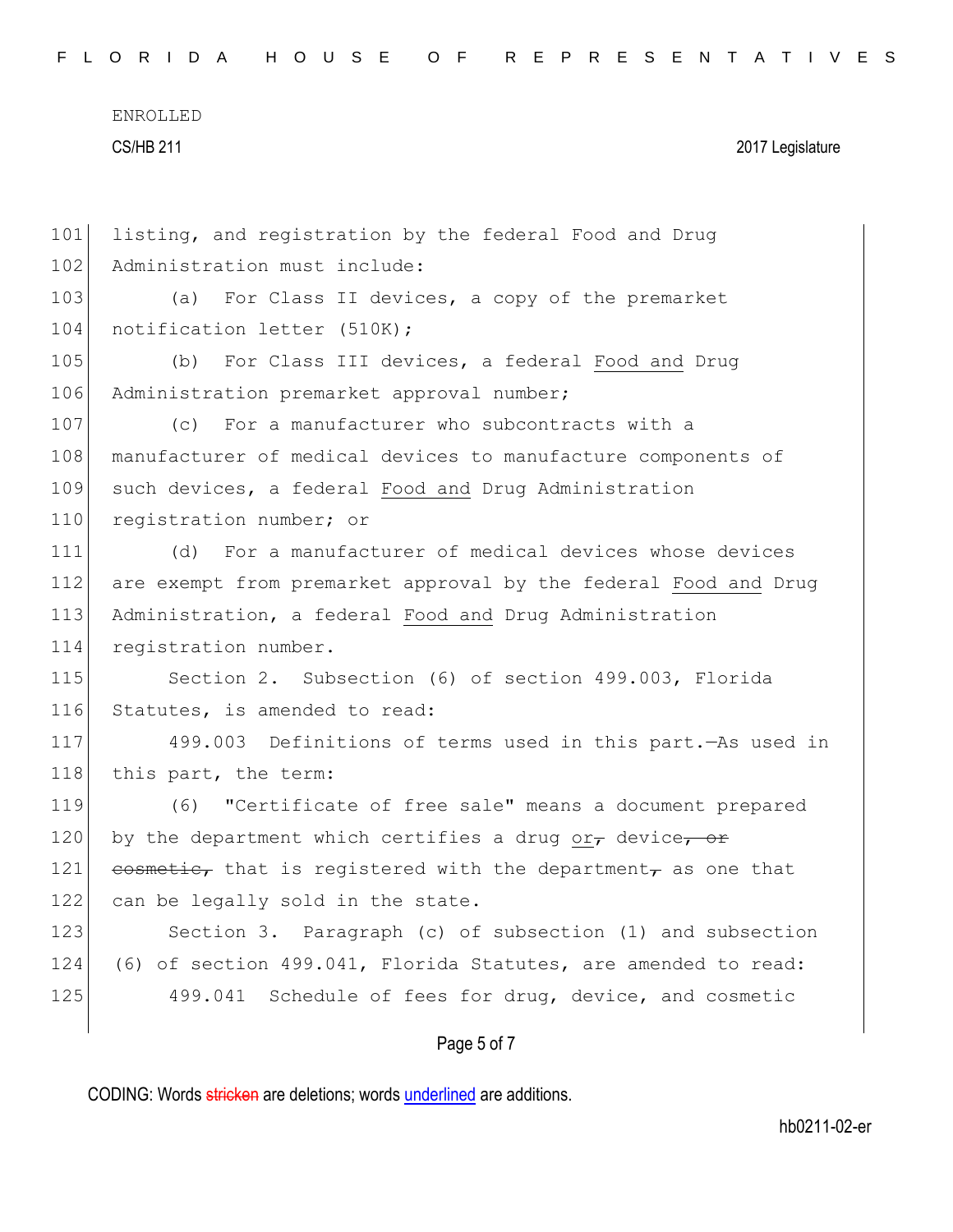ENROLLED

CS/HB 211 2017 Legislature

126 applications and permits, product registrations, and free-sale 127 certificates.-128 (1) The department shall assess applicants requiring a 129 manufacturing permit an annual fee as within the ranges 130 established in this section for the specific type of 131 manufacturer. 132 (c) The fee for a cosmetic manufacturer permit shall be 133 sufficient to cover the costs of administering the cosmetic 134 manufacturer permit program may not be less than \$250 or more  $135$  than \$400 annually. 136 (6) A person that is required to register drugs or $<sub>\tau</sub>$ </sub> 137 devices, or cosmetic products under s. 499.015 shall pay an 138 annual product registration fee of not less than \$5 or more than 139 \$15 for each separate and distinct product in package form. The 140 registration fee is in addition to the fee charged for a free-141 sale certificate. 142 Section 4. Subsection (2) of section 499.051, Florida 143 Statutes, is amended to read: 144 499.051 Inspections and investigations.-145 (2) In addition to the authority set forth in subsection 146 (1), the department and any duly designated officer or employee 147 of the department may enter and inspect any other establishment 148 for the purpose of determining compliance with this chapter and 149 rules adopted under this chapter regarding any drug, device, or 150 cosmetic product.

## Page 6 of 7